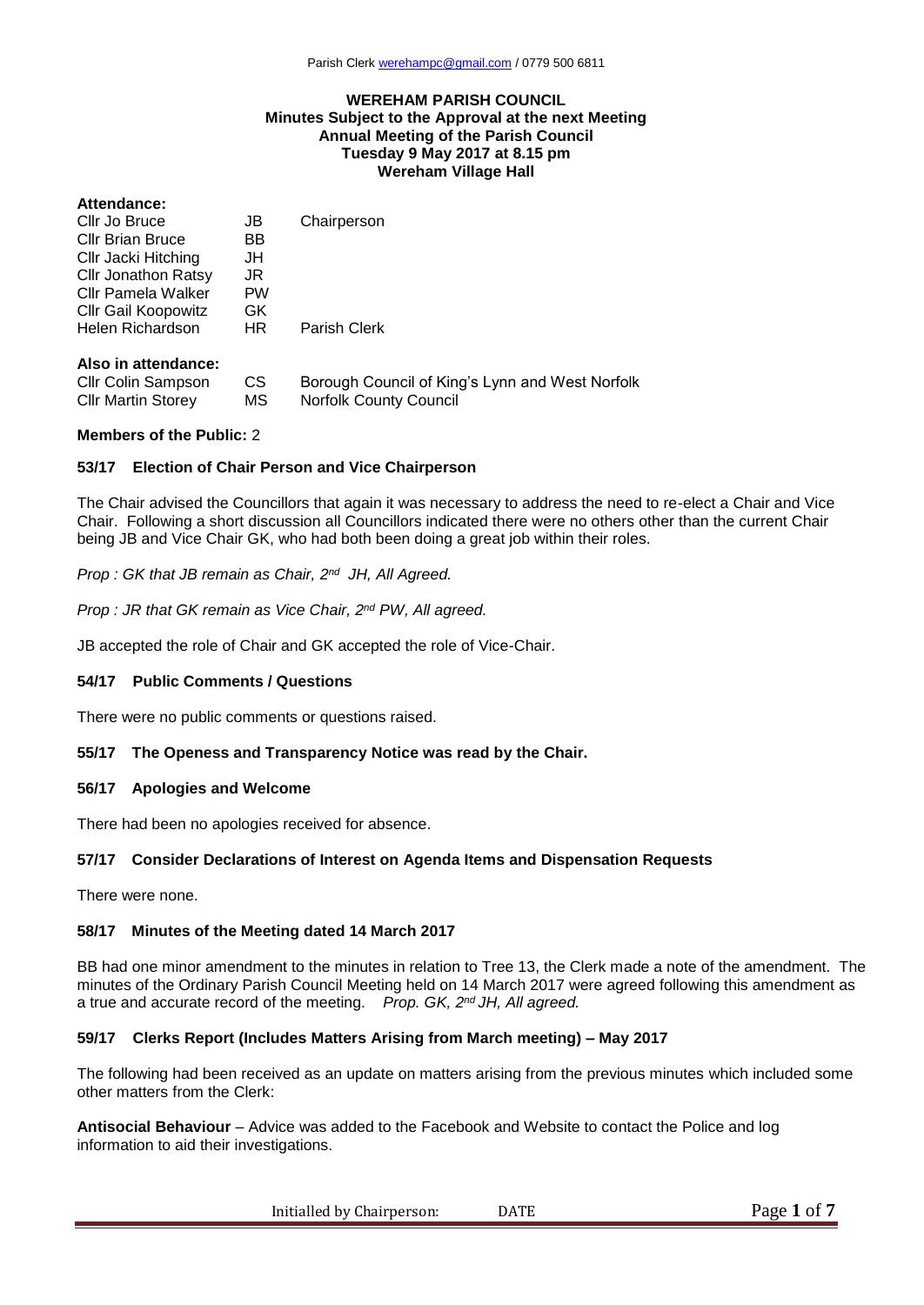**Wereham Pond –** Andy Wallace and Karl Rands at Norfolk County Council highways have confirmed the work will be complete by the summer.

**Playing Field Licence** – Heygate's Agent had asked the Clerk to ask the Village Hall's architect to amend a plan to go with the Licence. The licence amended is due to be circulated to Councillors for approval before signing. The Council has previously approved to discuss outside a meeting.

**Land Registry Items**– Andrew Carrier of Fraser Dawbarns has advised that it could take a few weeks for the Land Registry to resolve, but they have received all the information to proceed. This included Transfer of Land Registry (Current Village Hall Site) From Parish Council to Wereham Village Hall CIO NK393387; request to Land Registry to Amalgamate PC Retained Land NK408732 (bowling green) and NK393387 (three metre strip) in one single title and Application to Land Registry to Update Title NK408732 from Possessory to Absolute.

**Village Hall Third Party Funding for WREN** – WREN confirmed receipt and banked payment for £5375. **St Margaret's Church Tree Management** – The Clerk wrote to the Parochial Church Council Secretary to advise that the Parish Council were going to seek quotes for tree management surveys to be done in the autumn and budgeted in each years' precept. They had been advised to notify the clerk should anything urgent needed to be brought to the Parish Council's attention as they were responsible for trees, boundaries and headstones for safety reasons as a public open space being a closed churchyard. The Clerk has received one quotation and awaiting another to be further discussed at the July meeting.

**Ground Maintenance Contract –** Monitoring sheet received, they have been able to accommodate the moving of contracted day for funerals twice in the last couple of months at short notice. Invoices now show works done for each month rather than split over 12 months.

**Moles (playing field and cemetery)** – Steven Ashdon been inspecting and one mole caught on playing field in past two months keeping on top of mass activity. He is in regular contact with the Clerk. Sand and paint mark areas where traps are set underground.

- 03.04.17 12 mole hills on playing field and none in cemetery
- $\bullet$  06.04.17 traps set
- 11.04.17 mole caught northeast side of playing field, traps reset
- 20.04.17 new activity found on playing field and traps set
- 22.04.17 mole caught on playing field and no new activity traps removed

**Cemetery Grass Establishment** – 12 April email from Alex Laver of T&A Tree Services advised that they had weed sprayed that week in preparation for seeding. Clerk to chase up for an update mid-May.

**Telephone Box Refurbishment** – Lee who kindly volunteered to refurb the paint on the telephone box has the materials and will be carrying out painting required over the next few weeks, he has started prepping it. New Defibrillator signs will replace where it previously said telephone. The Clerk will be arranging a change of lightbulb.

**Defibrillator Check**– The Clerk is weekly checklist the system using the online portal provided by the Community Heartbeat Trust.

**Query re Cars for Sale on Highway Verge** – The Clerk will report as and when to Norfolk County Council Highways.

**Path at Manor House** – Andy Wallace has confirmed the pathway is Norfolk County Council Highways responsibility, he has added to their routine inspection schedule and if there are repairs due they will be ordered. He advised it will depend on severity.

**Road Grips, The Row** – The Clerk reported to Norfolk County Council Highways for resolve, they have inspected and are going to resolve.

**The Hollies Development** – As of 9 May there was no result of the application, they were currently negotiating a S106 payment.

**SAM2** – Refund from Insurers received. Stats from the device will be received on the agenda every other meeting from July.

# **60/17 Council Administration**

The following documents were circulated to Parish Councillors for comments and amendments. The Clerk advised that there had been no amendments to the documents as the processes during the year from the procedures had been sufficient.

- a) Standing Orders
- b) Financial Regulations Standing Orders
- c) Financial Risk Assessment
- d) Working Party Terms of Reference
- e) Complaints Policy
- f) Planning Application Comments Procedure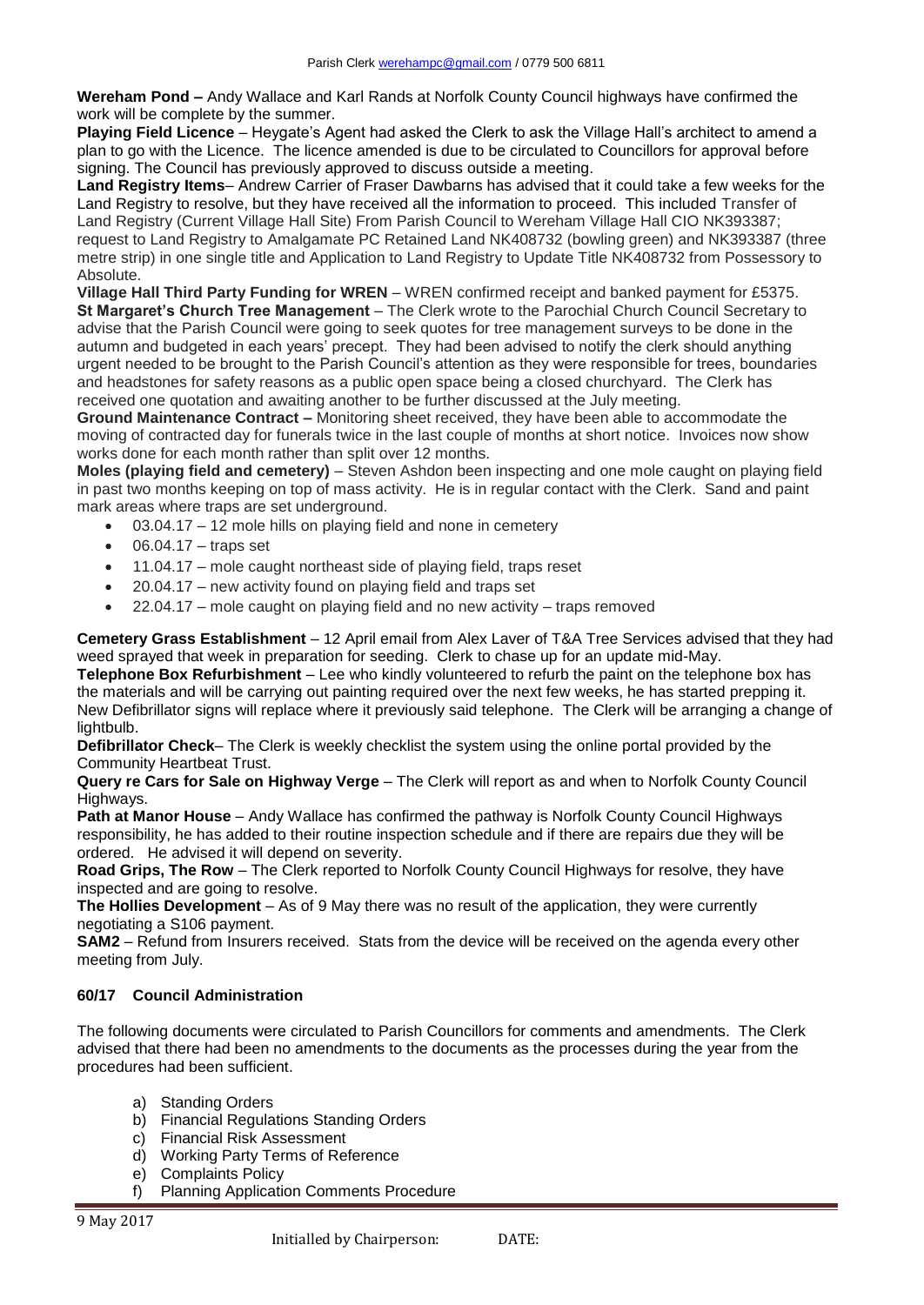The Parish Councillors noted their Data Protection and Code of Conduct obligations.

## *Proposed: JB, Seconder GK. All Agreed*

The Parish Council discussed the Staffing Committee representatives for the benefit of the Clerk, and it was agreed for GK to continue and that PW would also be involved. *All agreed.*

The Clerk shared that the Internal Auditor had previously advised that it would be best practice for a small Finance Committee of a couple of Councillors to internally control the financial paperwork approved after each meeting. JR and PW agreed to continue with the role*.*

The Chair shared that should any Councillor have any training needs within the next 12 months to raise it with the Clerk for booking. It was noted that there was currently none.

The dates of meetings up until May 2018 were approved as presented in the agenda.

### **RESOLVED**:

- (i) That the documents listed above from a) to f) be approved and signed by the Chair.
- (ii) That GK and PW will be the Staffing Committee representatives for the Clerk.
- (iii) That JR and PW will be the Finance Committee.
- (iv) That any training in the next 12 months be raised and booked by the Clerk.
- (v) That the timetable of dates for next meetings be approved as 11 July 2017; 12 September 2017; 14 November 2017; 9 January 2018; 13 March 2018 and 8 May 2018 (Annual Parish Meeting and Annual Meeting of the Council).

## **61/17 Correspondence Received**

The Parish Council noted the following correspondence received:

- a) Community Police Newsletter April 2017.
- b) BCKLWN Notification of Property Address change formerly Shop and 1 Vine House to: The Post House, Church Road, Wereham.
- c) Application to Erect a Headstone in Cemetery.
- d) Norfolk Association of Local Council's Newsletters.

The Clerk advised that the Parish Council had received an email from the Borough Council of Kings Lynn and West Norfolk regarding their scheme called West Norfolk Recycling Rewards, where it was possible for the Parish Council to nominate a good cause to receive funding from it. The Parish Council unanimously agreed after discussion to put forward the Wereham Village Hall and the Clerk agreed to contact them with the nomination.

**RESOLVED:** That the Clerk nominate Wereham Village Hall for the West Norfolk Recycling Rewards Fund.

### **62/16 Wereham Village Hall Update**

John Eastgate, Treasurer and Project Team Member of the Charity attended to provide an update from the Wereham Village Hall charity.

John advised that the charity had put a bid in at the end of April for funding called LEADER via the Norfolk County Council, and a response was expected by the end of June. He added that if the application was successful it would leave a £30k to fund, though it was felt through fundraising over the next two years together with other smaller funds it would be possible. He shared that it was hoped the build would start in July 2017.

Following a query from the Parish Council, John advised that the £30k figure of funding left after LEADER funding, was after including the sale of the current hall plot and to date there had been no feedback on the site. He also confirmed following a further query that not selling the plot didn't jeopardise the project.

GK shared that previously the issue of bats had been shared with the Parish Council, as their rehousing had been placed within the conditions of the sale of the current hall's plot. GK shared that she thought perhaps there may be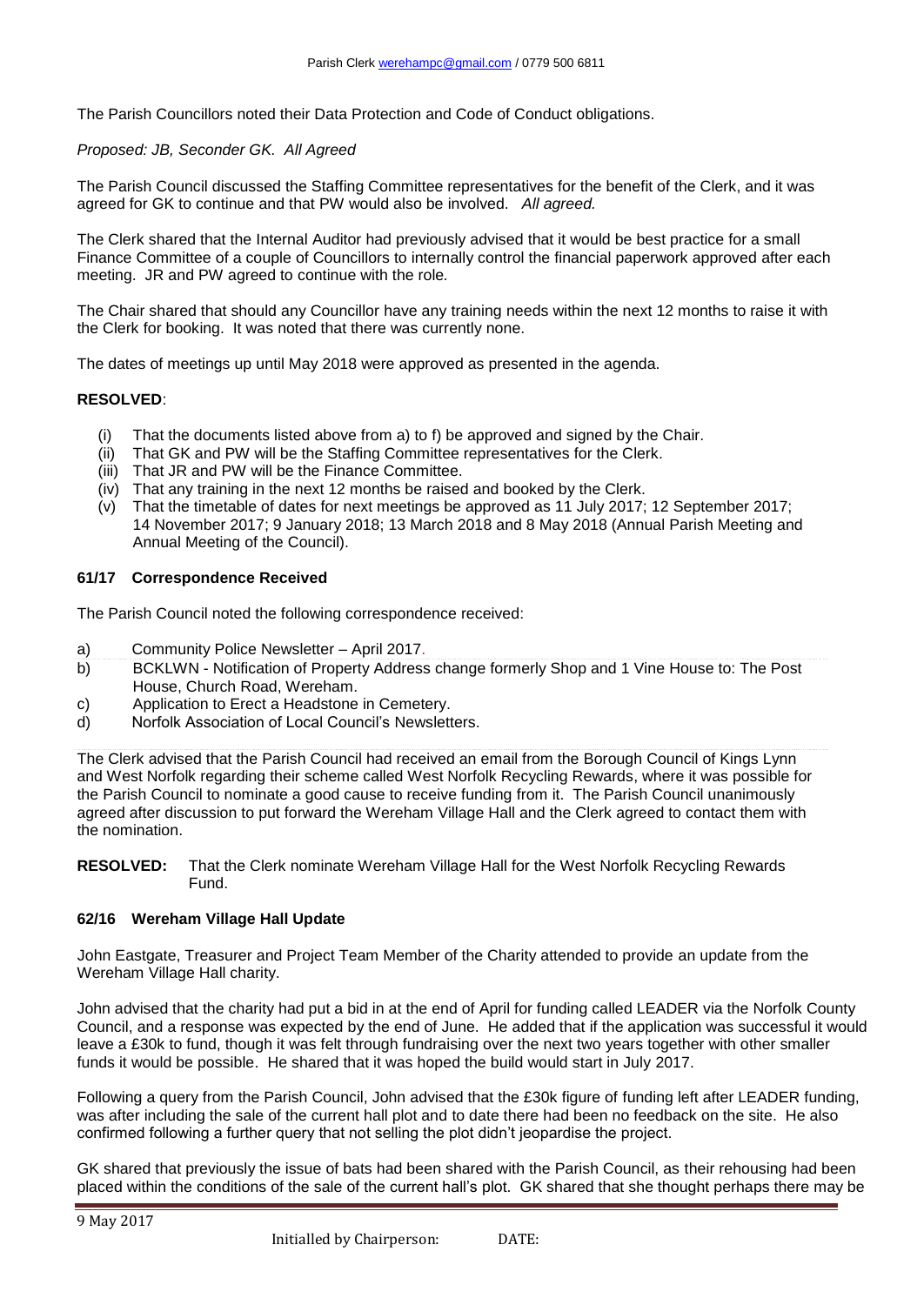an opportunity with what the Parish Council were hoping to do with the Pond area, to help with the rehousing of the bats too if there were funding available. JR felt that any costs of rehousing bats could potentially be high and advised the Parish Council to take care when getting involved with them. John shared that whoever buys the plot has to apply for a licence with Natural England, who have advised that because it is included in the planning permission, and if it went ahead now for instance as part of mitigation, whoever buys the land and uses it as a method of mitigation can cut down the timescales for demolition of the hall, and if not done by September they would have to wait another year which would delay the release of funding. JE advised that there may be some advantage to placing the bat boxes on the green area of the pond, as in the proposed place they would have to be moved again eventually. JE shared that the position they are moved to only has to be kept for five years as it is the period of the licence.

JR advised that the boxes can cost between £500-600 including surveys which cost a lot of money. GK shared that if it was possible to include in some funding for establishing the pond area it may work. The Clerk agreed to investigate possible funding and report back at the next meeting.

**RESOLVED**: That the Clerk investigate pond area funding to include bats.

# **63/17 Tyre Fly Tipping Update**

The Chair advised that the Clerk had circulated an email from CS in regard to a response he had received from the Principal Officer in Environmental Health. The Chair highlighted that the communication advised that evidence found in the location would not be sufficient enough to prosecute, though as a number of tyres were being dumped in the area it did give cause to believe that a local business was using it to escape disposal costs but they would continue to monitor reports in the meantime. The Chair advised that they also shared that anyone in the local community should report any suspicious behaviour to the Borough Council Environmental Health team or the Clerk so that they can follow up on other leads where necessary. The website was [www.west](http://www.west-norfolk.gov.uk/info/20013/street_care_and_cleaning/160/fly-tipping_illegal_dumping)[norfolk.gov.uk/info/20013/street\\_care\\_and\\_cleaning/160/fly-tipping\\_illegal\\_dumping](http://www.west-norfolk.gov.uk/info/20013/street_care_and_cleaning/160/fly-tipping_illegal_dumping)

**RESOLVED**: That the clerk will include reporting information on the Parish Council Facebook Page and Website.

## **64/17 Defibrillator Signage**

Following discussion, the Parish Council agreed for the Clerk to display signage for the Defibrillator in and outside of the Village Hall; inside the pub; church noticeboard; Flegg Green; Queens Close and Cavenham Road.

**RESOLVED**: That the Clerk arrange for the display of signage.

## **65/17 Drainage at Culvert (TF60414)**

JR and BB advised that there was no update currently and would provide an update at the next meeting.

## **66/17 Tree on Field (Ivy and Litter)**

PW advised that she had been previously to look at removing ivy that had grown around a tree on the far side of the playing field, however on inspection there was a lot of ivy to be removed but also a lot of dumped litter and garden waste. She had sought a quote for the cutting of the ivy and removal of the litter which the Parish Council had been provided with details of. After discussion it was agreed to include within the tree survey to be carried out later in the year as it would be absorbed in any costs of the project. BB advised that if the ivy was dying we could remove from the tree, but if not dying we would have to leave due to birds nesting. BB agreed to survey the ivy and if a small job he would tend to it and if larger advise the Clerk to add to the tree survey. PW agreed to advise the person who provided the quote that we wouldn't be pursuing currently but ask regarding their insurance and qualifications just in case needed.

**RESOLVED:** 1) That BB survey the ivy and if a small job remove, if larger report to the Clerk for inclusion in the Tree Survey.

2) PW to advise the person who provided a quotation that it would be on hold currently, but the Parish Council would like to ascertain if they have insurance and qualifications to do.

## **67/17 Playground, Cemetery, Pond Area, Playing Field and Churchyard Bi-Monthly Inspection**

The Clerk inspected the areas and reported the following: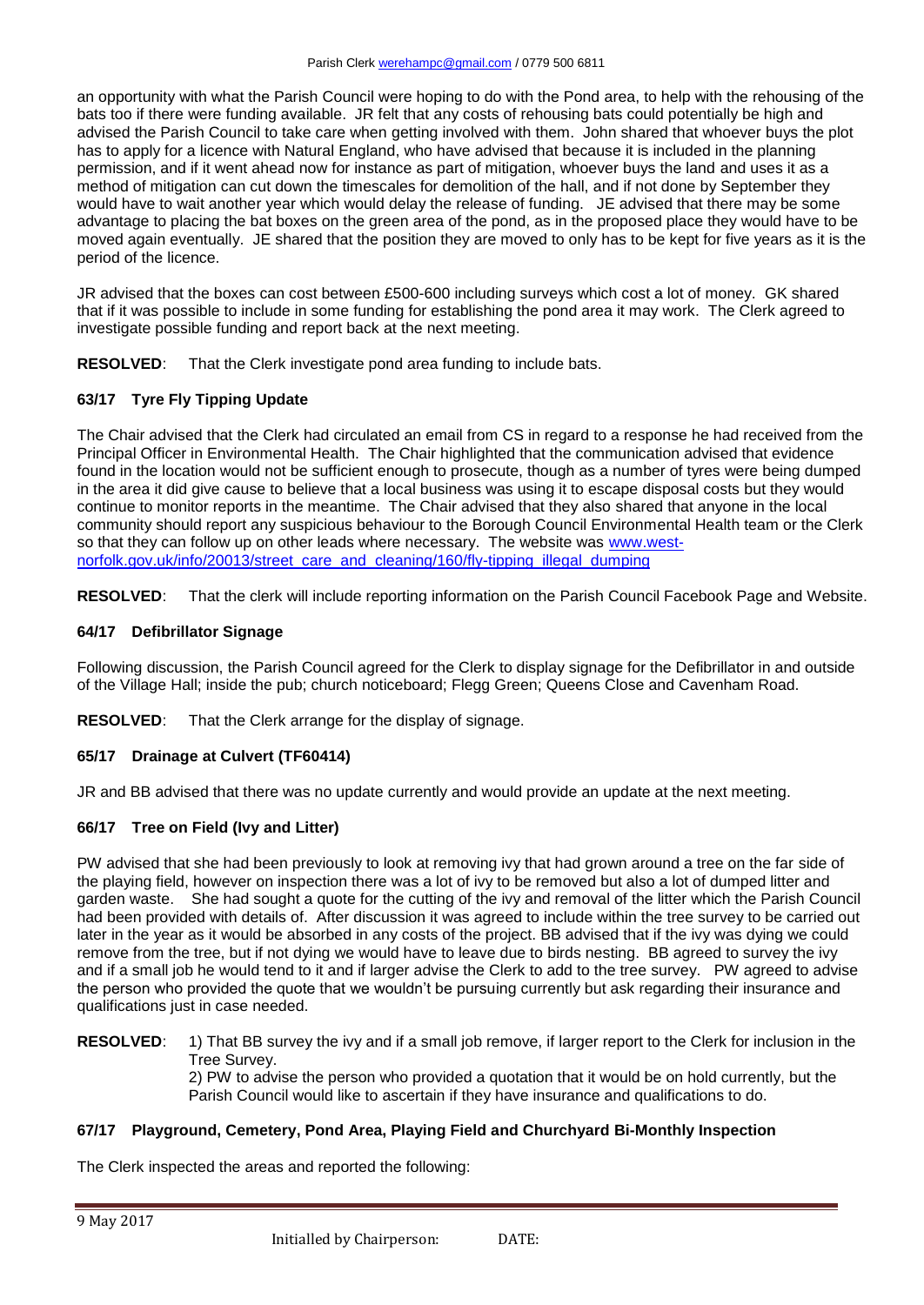**1) Playground** – There were no items of concern.

## **2) Cemetery**

- a. Edges of the cemetery needed cutting, it was agreed for the Clerk to contact CGM and ask them to go to the edge.
- b. Gate needed painting black all over to match the new latch. It was agreed for the Clerk to put a shout out on Facebook for a volunteer to paint.

## **3) Pond and Surrounding Area**

- a. BB felt that as with the A134 verge, other verges in the village needed tidying. GK and PW shared that the County Council wouldn't probably cut until the wild flowers had finished seeding. MS shared that they will cut on a bend for safety of vehicles viewing on roads.
- b. The Chair queried orange mesh in the storm drain and BB agreed to investigate.
- c. Railings paint along the pond was starting to flake. The Parish Council felt that there was no requirement at this time to do, but the Clerk to place on a list of things to do when works to the pond is complete and locate a volunteer to do.

## **4) Playing Field**

a. Leaning Metal Bench – The Parish Council noted but was not currently a concern.

## **5) St Margaret's Churchyard**

a. Coffin to the right of the Church as you go in, in ruins. The Chair shared that she felt that it may be the right time to enlist a professional to inspect the headstones in the churchyard and cemetery for safety as discussed previously. It was felt that the Parish Council should advise the Church that this will be actioned, however if there are any within the Churchyard that are unsafe the Parochial Church Council will have to ensure that they action and pay for anything identified before the Parish Council take forward any form of responsibility. It was also suggested that the Parish Council provide the Clerk authority to spend up to £1000 for a one off report to be considered at the meeting in July. The Clerk agreed to write a letter to the Parochial Church Council to seek acknowledgement that they are happy to comply with the proposal.

## *Prop: GK, 2nd JH. All Agreed.*

- b. Cobbles of the wall on the left side as you enter the church yard, on the part running alongside the side road to the farm slightly crumbled. PW advised that it had been so for some time and repairs had been made in the past. The Parish Council agreed after discussion for the Clerk to seek a quote for the work required and include in the letter to the Parochial Church Council that they will need to pay for anything identified before the Parish Council take forward any form of responsibility.
- c. Corrugated metal leaning against the wall in the churchyard with no apparent purpose. PW agreed to find out what it was and asked that it be removed.

JR was on the rota to do July inspections and the Clerk agreed to email him an updated inspection form.

**RESOLVED:** (1) Clerk to email JR next inspection report template for Julys meeting.

(2) Clerk has authority to spend up to a maximum of £1000 on a one-off report on the safety of the headstones and memorials present in St Margaret's Churchyard and the Cemetery to be presented at the July meeting for discussion.

(3) That the Clerk seeks quotations on the repair required to the St Margaret's Church wall for discussion at the July meeting.

(4) That the Clerk writes to the Parochial Church Council to advise them of the inspection report on the memorials in the Churchyard, and ask for acknowledgement that if any are found to be unsafe they are put right by them.

(5) That the Clerk advice the Parochial Church Council in the same letter that quotes on work to the wall will be sort and they will be expected to action and pay anything identified.

(6) That PW ask for the corrugated metal to be removed from the Churchyard.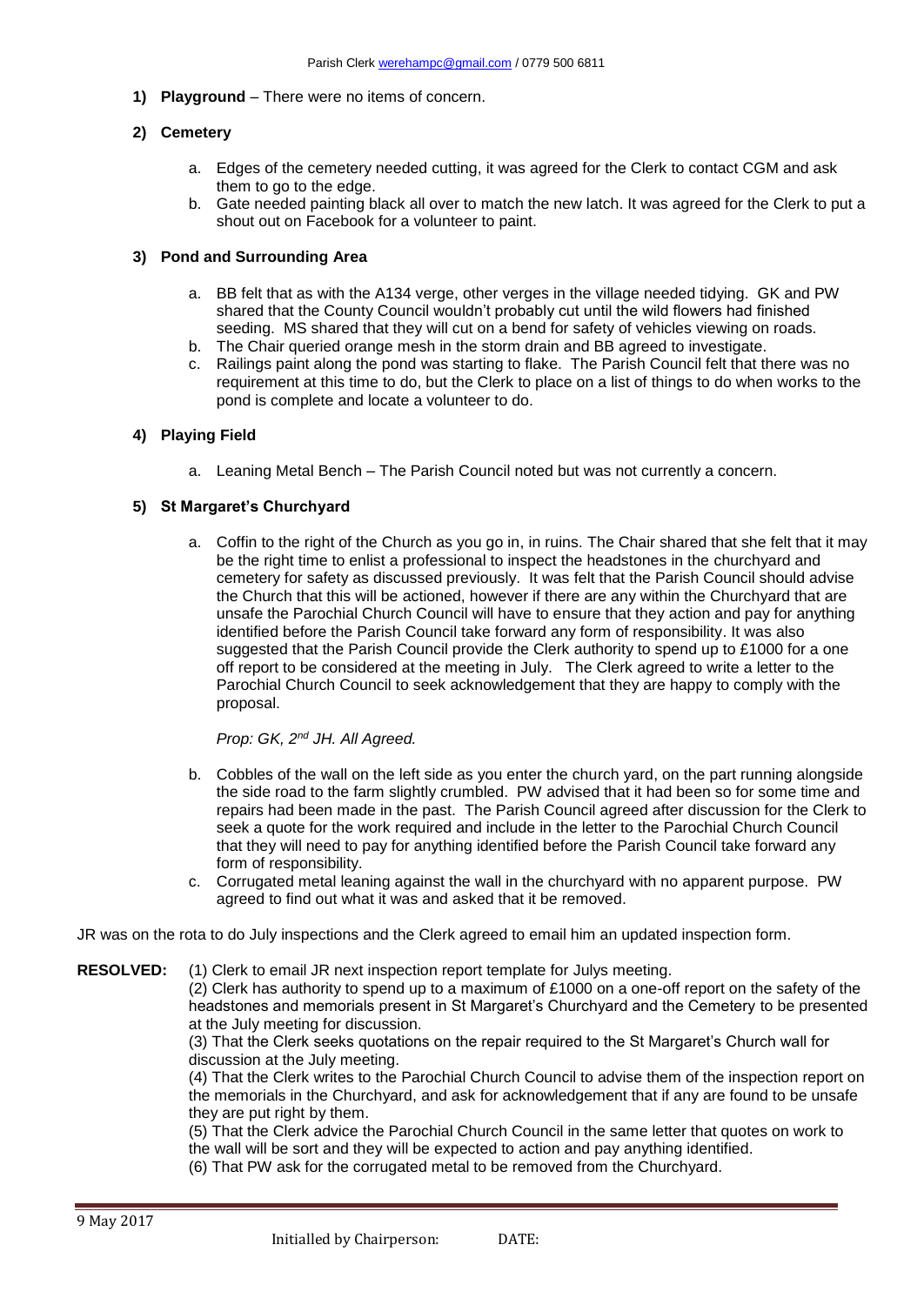## **68/17 Rangers / Highways Maintenance Tasks**

The Clerk agreed to report pot holes at Cavenham Road/Gibbet Lane junction and also just before the Crimplesham turn off towards Downham Market online.

**RESOLVED**: That the Clerk report potholes to Norfolk County Council highways.

### **69/17 Planning Application Matters**

- **a)** 17/00694/F | Demolition of existing dilapidated detached garage and replacement with new timber framed unit. Widening of vehicular access and installation of new gates, and repair/replacement to boundary fencing and walls | Tudor Lodge Church Road Wereham King's Lynn Norfolk PE33 9AP. The Parish Council considered the application and plans, they noted that there had been two applications of support from neighbouring properties and agreed they had no issues or objections.
- **b)** Hollies Development The Borough Council Planning department had advised the Clerk again on 9 May 2017 that they were currently negotiating the S106 payment and therefore the determination deadline had been extended.
- **c)** The following application had previously been received for comment, 17/00037/TPO (Tree Management). Land at the Row Wereham King's Lynn Norfolk PE33 9A – Comments were returned on 19 April 2017 in regard to Tree Conservation.
- **d)** There had been no Planning Decisions made since the last meeting.
- **e) BCKLWN – Call for Sites Local Plan Review 2016-2036 Update** The Chair shared that the Clerk had circulated a communication from the Borough Council which purpose was to advise the Parish Council in advance that they would once again be reviewing their Local Plan and a call for sites around Autumn 2017. It was agreed that the Clerk would monitor the situation, but in the meantime anyone wishing to view information can visit the Borough Council website which had dedicated pages to the topic. The Parish Council agreed that it would keep the public informed on any further communications received, but for now information was also available within the agenda pack on the Parish Council website for May's meeting.

## **70/17 Finance and Audit 201617**

## **Audit**

The Clerk also advised that the Parish Council had received copies of the External Audit paperwork for 2016/17 in their agenda pack. The Clerk shared highlighted that an Internal Audit had taken place and there had been no issues raised and which a letter from them had also been shared. The Clerk advised that she had to 'restate' the figures for 2015/16 within the return to the External Auditors, which had arisen from accounts not being within the financial year precisely, this has now been rectified. The Clerk read the Governance Statement on the External Audit and the Parish Council answered in turn 'yes' to all questions posed. The Chair acknowledged the answers by signing the statement. The Clerk explained that a statement of the external audit would be made available to the public on the notice board and website on 5 June 2017. Following review of the paperwork the Parish Council had no comments and were satisfied with the final paperwork produced for submission.

## *Proposed JH, seconded GK. All Agreed.*

## **Finance**

The Clerk advised that the Parish Council had also received cashflow information for the year 201617 for approval, as well as the year to date cashflow for 201718

The Accounts to month ending April 2017 had been provided to the Parish Council including the cheques to be signed and payments approved for April 2017in accordance with what is shown overpage: